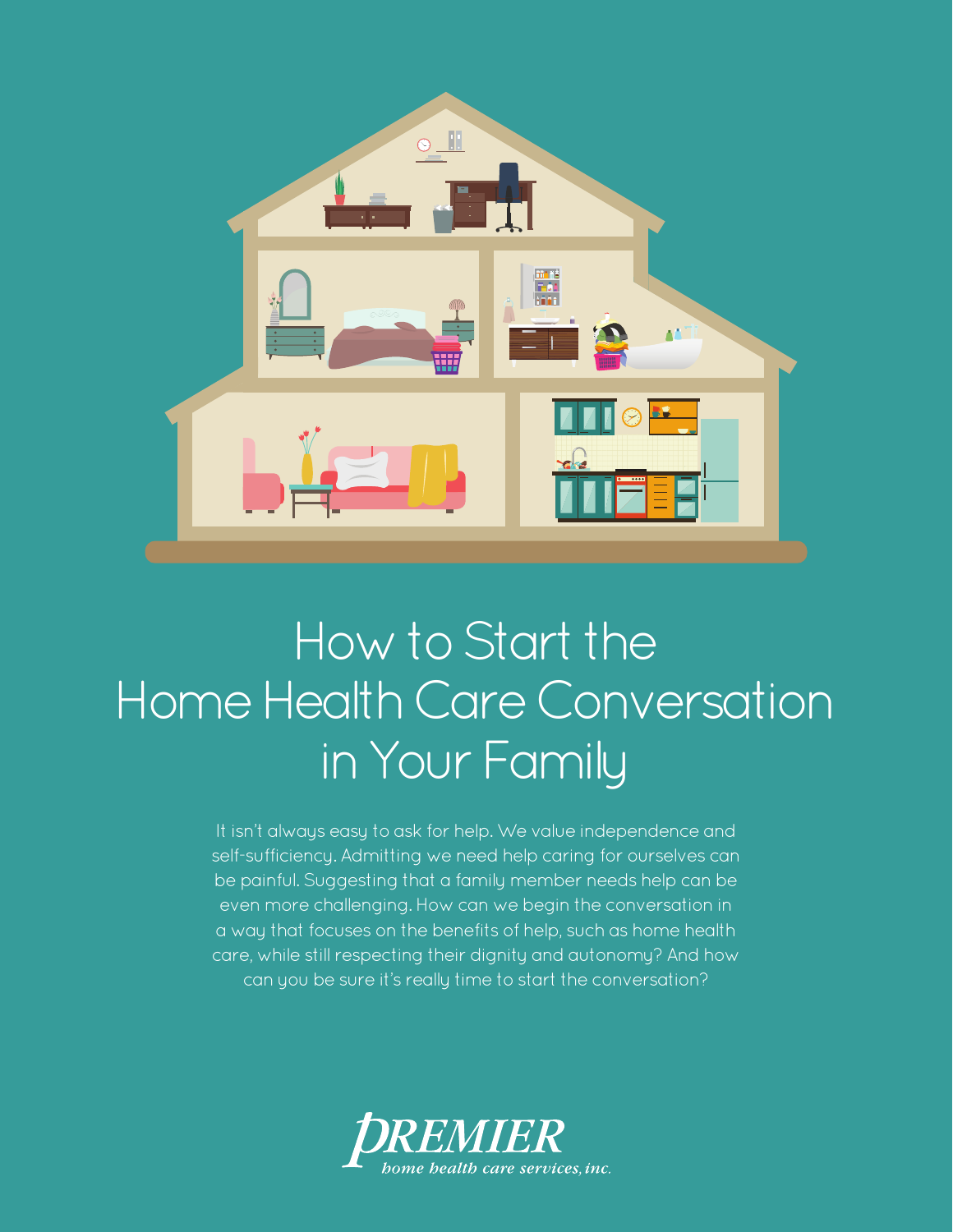# **KITCHEN SIGNS**



1 OUT 4 **elderly people suffer from poor nutrition\***

#### **CONVERSATION STARTER**

**TACTIC** Point out the benefits.

"You've been feeling tired lately, and I know you must miss your great home cooking. What if we had someone come in to help, who could take care of the cooking during the week, and then you and I could focus on having fun together?"

**Premier Home Health Care Services, Inc. can help ensure patients enjoy delicious, healthy meals and prevent malnutrition from developing.** "<sup>Department of Health and Human Services reports"<br>Premier Home Health Care Services, Inc. can help ensure patients enjoy delicious,<br>healthy meals and prevent malnutrition from developing.</sup>

"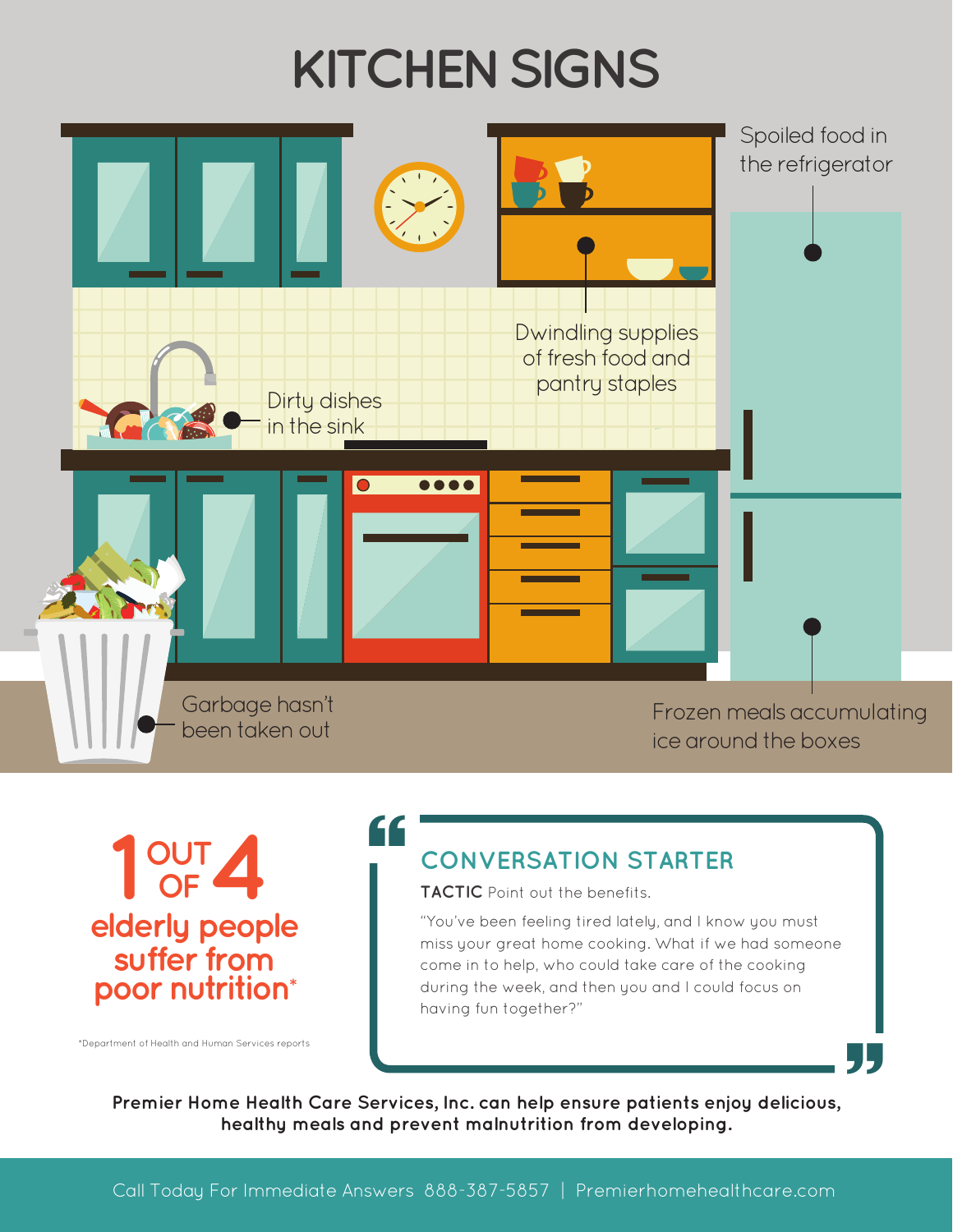# **BATHROOM SIGNS**

Hand towels don't seem to be refreshed



Empty prescription bottles for current medications in the medicine cabinet, making it clear that medications aren't being refilled on time

Over-the-counter medications, such as Ibuprofen, seem to have been taken more often than usual Shampoo and body wash supplies don't seem to be used as much as usual

The dirty laundry hamper is full

**40%-75% of seniors may not be taking their medication properly\***

> [\\*C. Salzman, Department of Psychiatry,](http://www.ncbi.nlm.nih.gov/pubmed/7836347)  Harvard Medical School reports

### "

### **CONVERSATION STARTER**

**inull** 

**TACTIC** Connect it to your own relatable experiences.

"You mentioned that your doctor put you on a new medication. How are you feeling? Sometimes remembering my medications, even vitamins, in the rush of mornings with the kids and work is hard. I wonder if having someone help with things like laundry would give you more free time for things you enjoy, like your walks with friends. Maybe they could set up a system to make medications easier to manage, too."

**Premier Home Health Care Services, Inc. nurses can help establish medication management and our home health care aides can assist with laundry and other care services. 55**<br>ent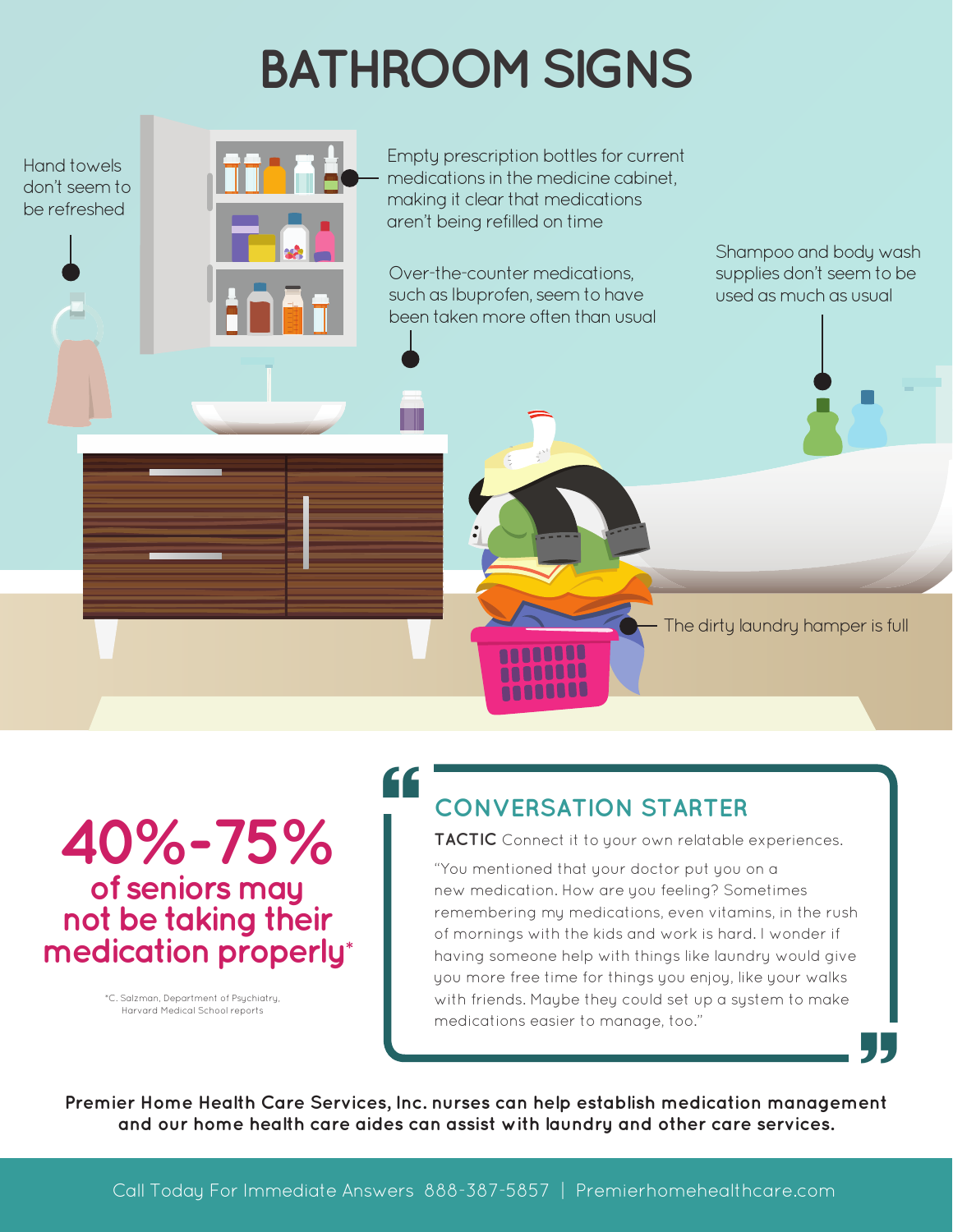# **BEDROOM SIGNS**



**60% of seniors fall on the stairs to go to/from their bedroom\***

### **CONVERSATION STARTER**

**TACTIC** Ask probing questions conversationally to direct the conversation.

"With work, the kids, activities, I feel more tired than usual. How are you feeling? Are you getting enough sleep?"

**Premier Home Health Care Services, Inc. aides can assist with getting patients into and out of bed, and ensure navigating stairs is done safely. Laundry and keeping the bedroom environment clean and healthy is important for overall well-being.** The Royal Society for the Prevention of Accidents reports<br>Premier Home Health Care Services, Inc. aides can assist with getting patients into and<br>out of bed. and ensure naviaating stairs is done safely. Laundry and keeping

"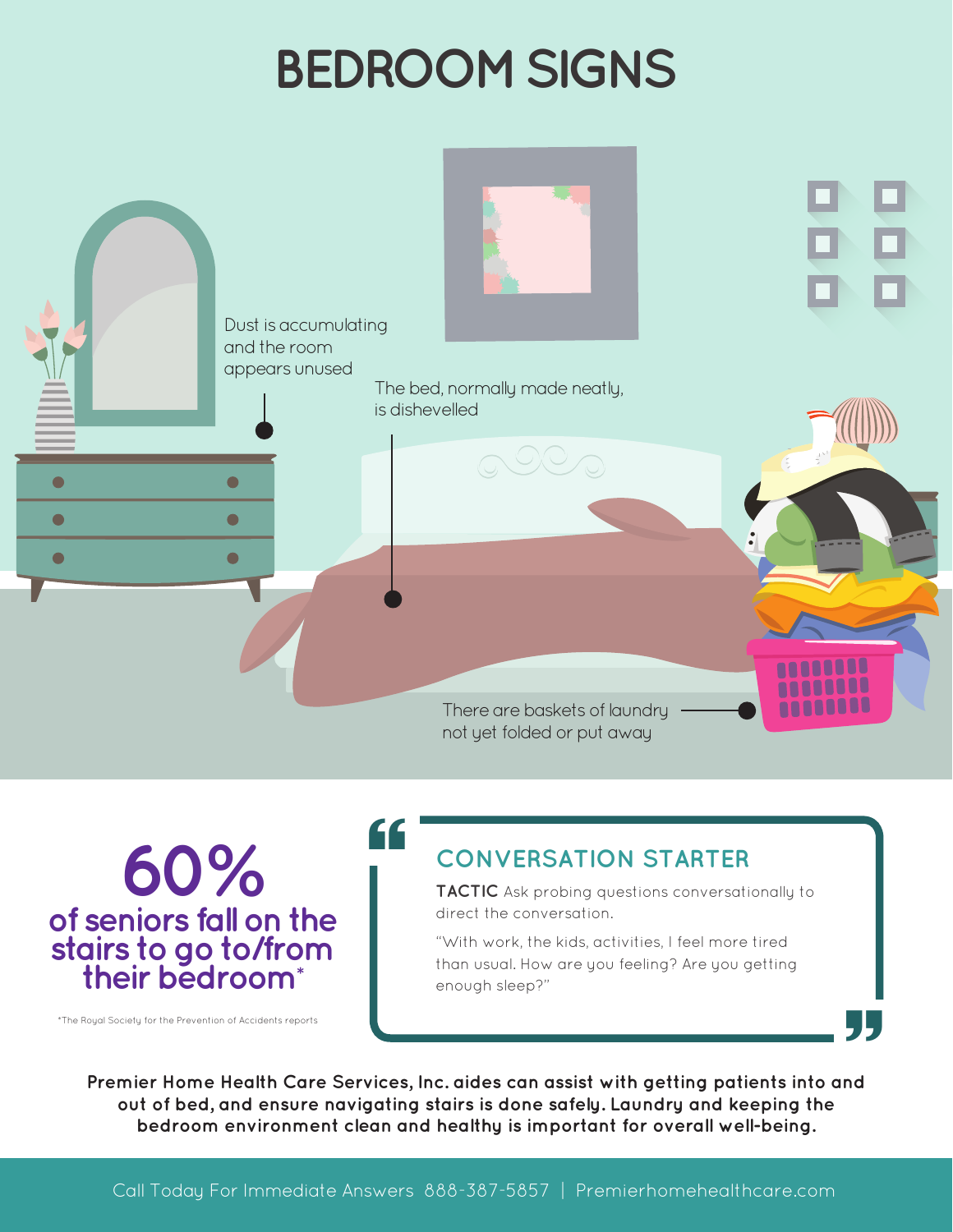### **LIVING ROOM SIGNS**



**90% of hip fractures happen among adults 50 years of age and over\***

### "

#### **CONVERSATION STARTER**

**TACTIC** Focus on independence.

"Please don't apologize for the mess. I haven't been keeping up with housework the way I'd like lately. Maybe if you had help with cleaning and housework, you could have the independence and freedom to do the things you like to do."

**Premier Home Health Care Services, Inc. aides can help assess the safety of the home environment and ensure your family member has assistance moving around the home and also has the opportunity to get out more for activities, such as walks around the neighborhood, and attending activities, such as adult day care, and more.** The British Department of Health reports<br>"The British Department of Health Care Services, Inc. aides can help assess the safety of the home<br>"Notionment and ensure your family member has assistance moving around the home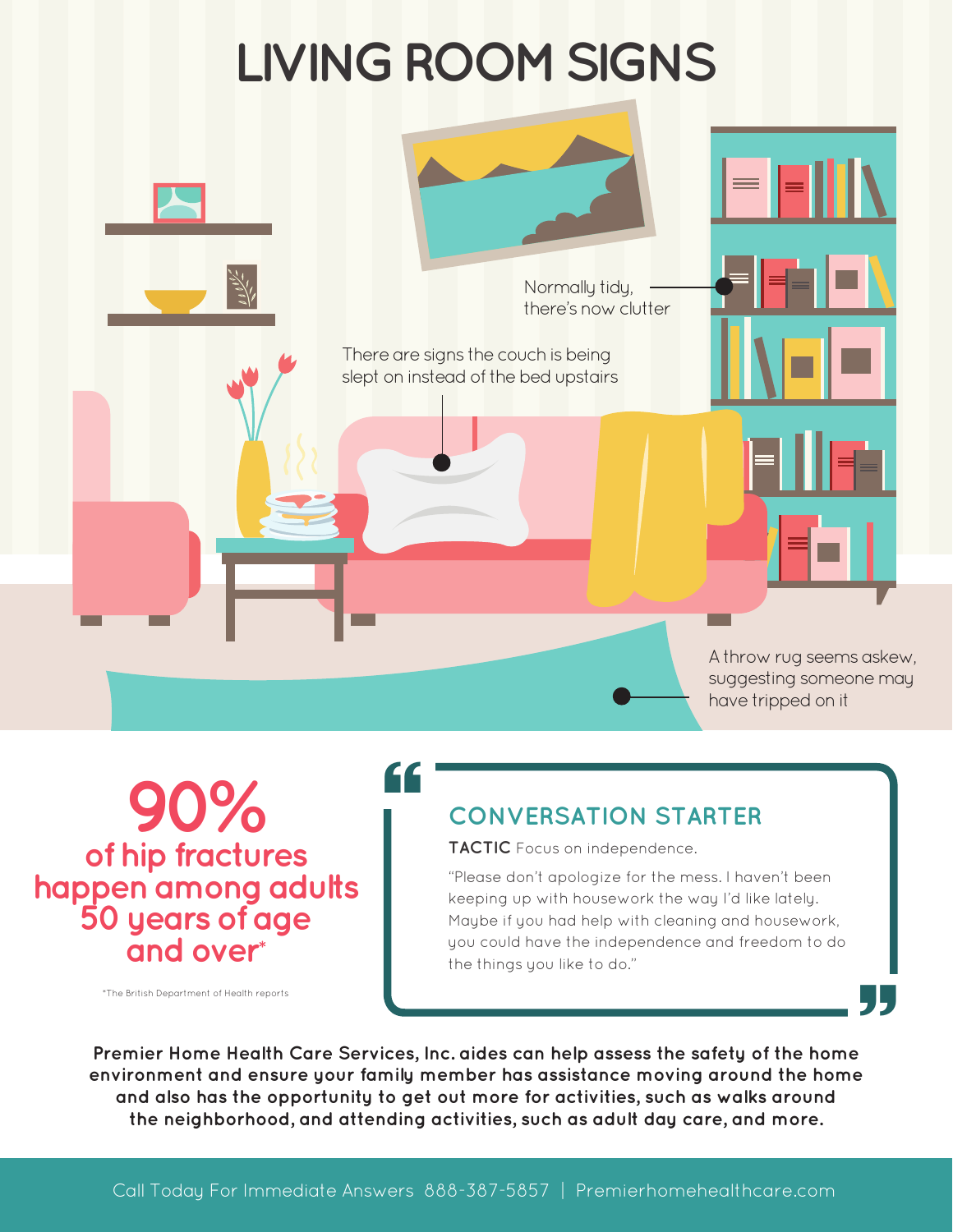### **HOME OFFICE/STUDY SIGNS**



**of seniors need help with money management\* 29%**

#### **CONVERSATION STARTER**

**TACTIC** Form a support team.

How are you doing with keeping up with bills and finances? Is there a way I can help? I have a financial planner you can use. She's great and said she'd love to help. Maybe we could arrange to have someone help you get over to her office and to your other appointments, or even help here around the house."

**Premier Home Health Care Services, Inc. aides can help arrange transportation to** Thegal guides publisher Nolo reports<br> **doctor's appointments and help patients with memory loss maintain their routines.**<br>
The minimum of the memory loss maintain their routines.

"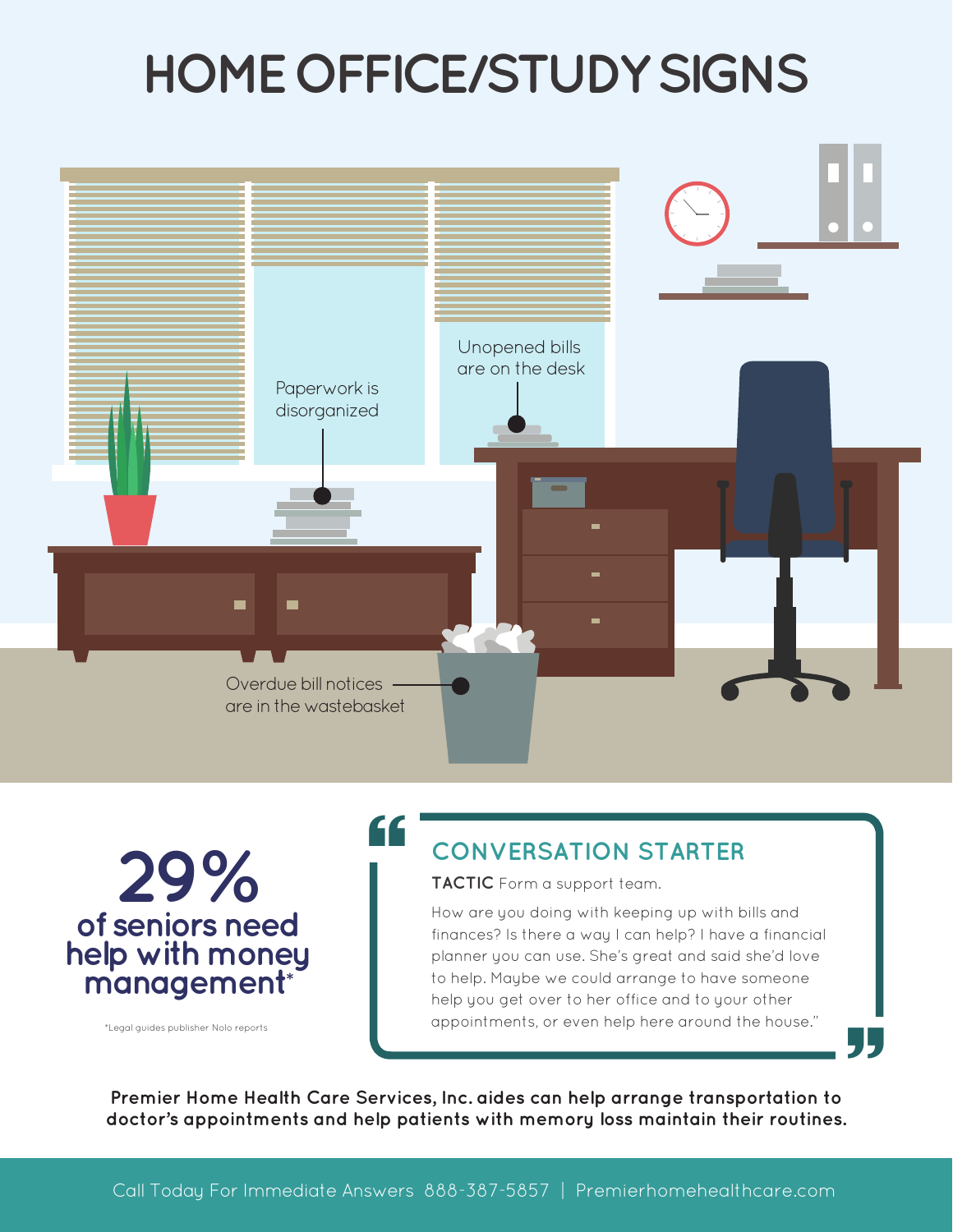### **10 TACTICS FOR STARTING THE CONVERSATION:**

BE PREPAREDKnow your options in advance. Familiarize yourself with available services and be ready to offer options and answer questions.

**1**

**4**

**5**

**6**

**7**

**8**

**2** FORM A CAREGIVING TEAM Involve anyone directly involved in your family member's care, such as siblings. Create a decision-making alliance so that no one in the process feels alone or burdened.

**3** SEEK HELP FROM EXPERTS Involve someone with experience in care management to help navigate you and your family through the process. Also, sometimes advice is easier to take from someone outside the family. In addition to care management experts, other trusted professionals, such as a doctor or social worker you know and trust, can help make the case for considering additional help.

MAKE THE DECISION A PARTNERSHIP It's critical to make sure the person who will be receiving care knows their feelings are heard and valued. From deciding on which services to engage or which days and times an aide will come to the home, it's important they are contributing to the decision-making process.

TRY A REVERSE APPROACH Highlight the benefits for not only your family member, but for his or her spouse and children.

SPOTLIGHT THE BENEFITS Be sure to discuss the value in having more free time to do the things they love. Companionship, help with tasks around the house, and access to activities are just some of the benefits.

FOCUS ON INDEPENDENCE With home health care, they'll be able to continue to live in the comfort of their own home and play a vital role in their own care management team.

SUGGEST TRYING IT ON A TRIAL BASIS If a patient is recovering from surgery or returning home from a hospital stay, this is an opportunity to introduce the idea on a trial basis. For patients with long-term care needs, suggesting to try it out can help ease the concerns about entering a new situation.

**9** ASK PROBING QUESTIONS TO HELP DIRECT THE DISCUSSION Ask them more about any concerns. Are the concerns about privacy or potential costs, for example? Knowing the root of concerns can help guide the conversation to answers that address and alleviate those worries.

**10** CHOOSE THE RIGHT TIMING AND LOCATION Sometimes having the conversation in a more neutral space can help. When emotions are running high, it's best to choose another time for the discussion.